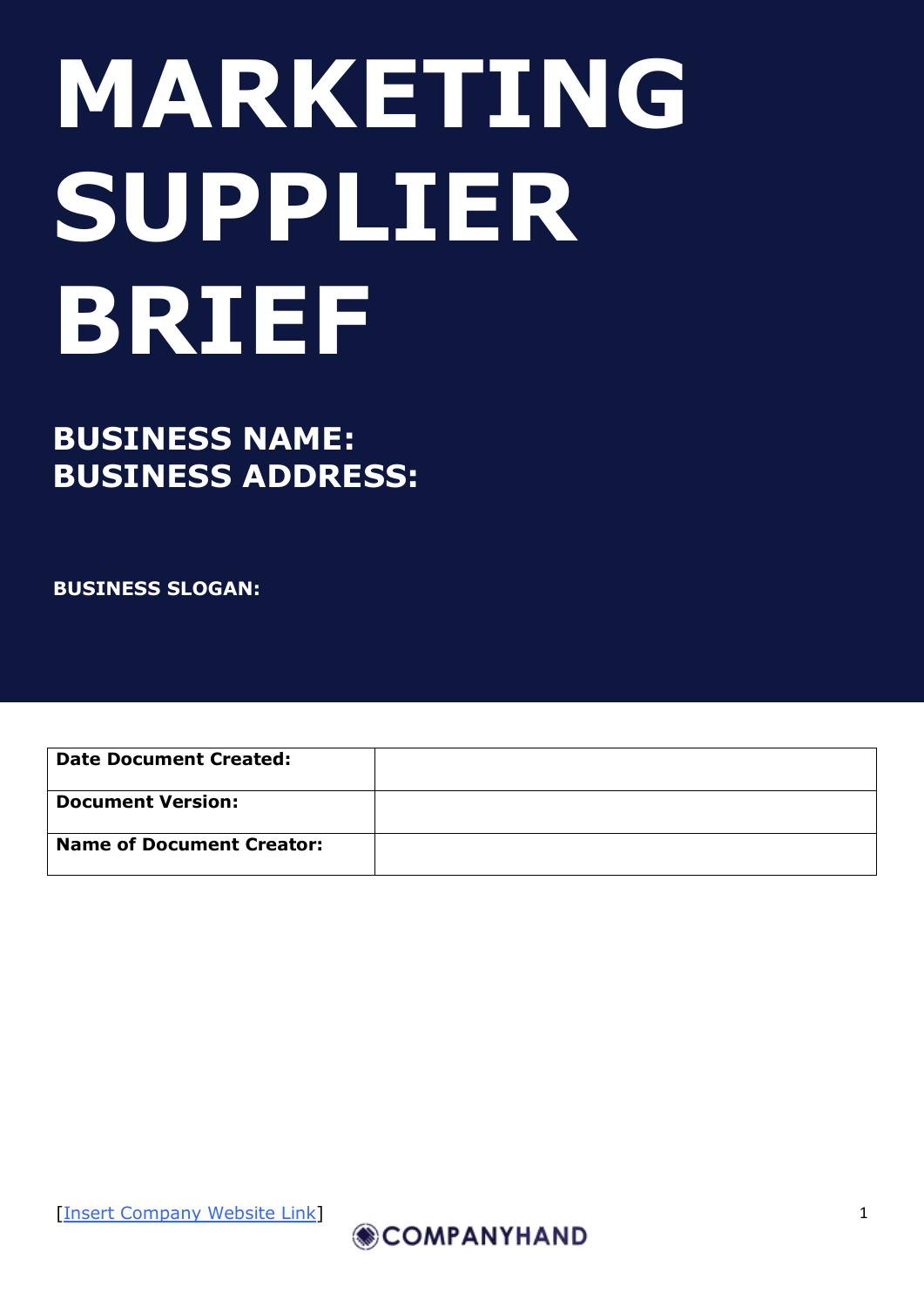# **MARKETING SUPPLIER BRIEF CONTENTS**

| <b>Sections</b>                     | <b>Page Number</b> |
|-------------------------------------|--------------------|
| <b>Overview &amp; Background</b>    | 3                  |
| 1 Background                        | 3                  |
| 2 Dates, Timelines & Milestones     | 4                  |
| 3 Quality Targets                   | 5                  |
| <b>Campaign Scope</b>               | 6                  |
| 4 Objectives & Goals                | 6                  |
| 5 Audiences                         | 7                  |
| 6 Deliverables & Collateral         | 8                  |
| 7 Channel Mix                       | 9                  |
| <b>Supplier Campaign Management</b> | 10                 |
| 8 Brand Personality & Tone          | 10                 |
| 9 Activity Outcomes & Targets       | 11                 |
| 10 Roles & Responsibilities         | 12                 |
| 11 Additional Useful Information    | 13                 |

#### *DOCUMENT INSTRUCTIONS*

- *DON'T FORGET TO DISCARD THE GUIDANCE IN RED*
- *This Marketing Supplier Brief Template will take you through everything you need to write a professional brief with clear guidance on what to include in each section*
- *Use this to ensure your team and business fully understand and buy into your marketing goals and activities*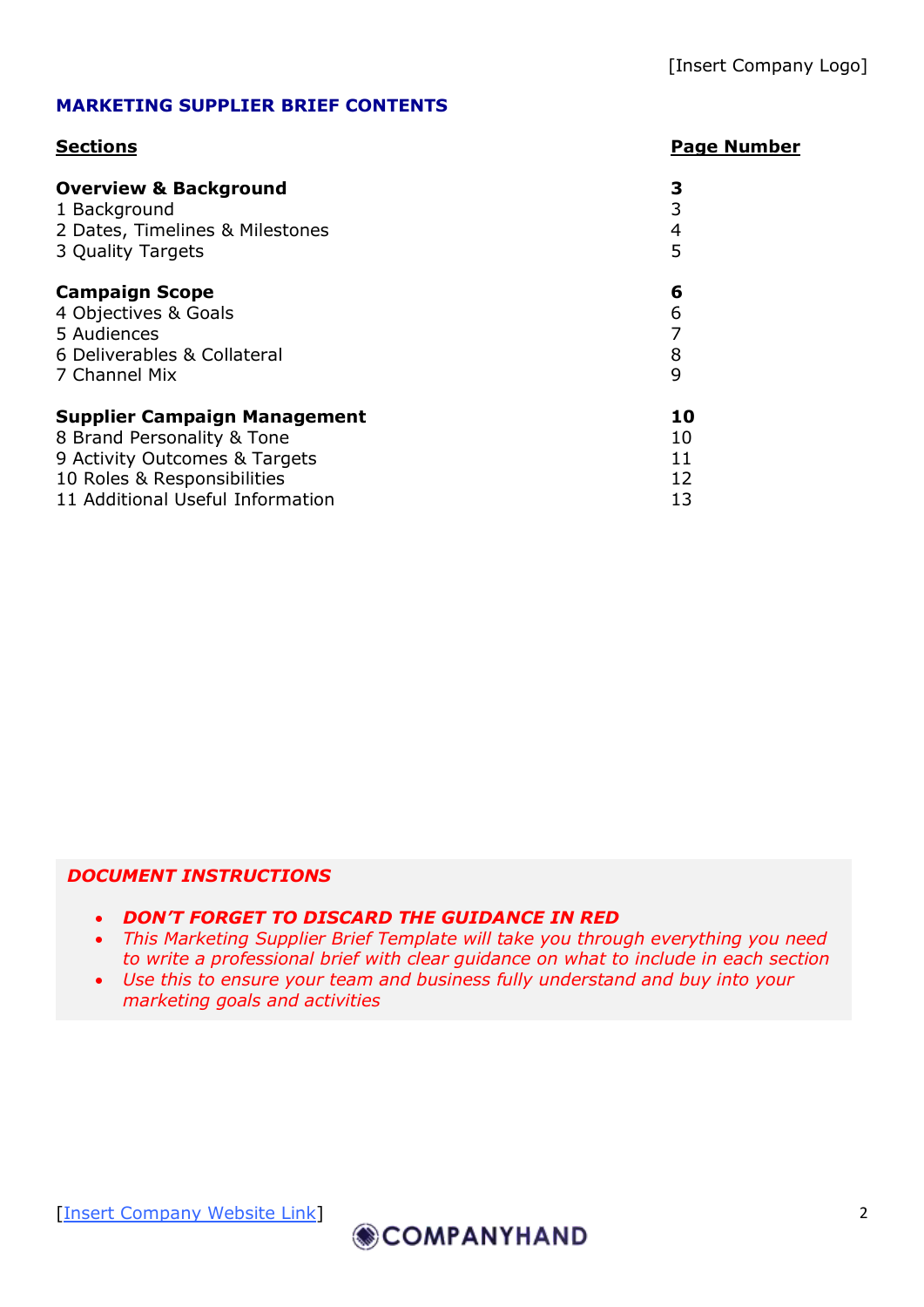# **1. BACKGROUND**

*This is a brief summary or introduction about the entire marketing plan (Write this at the end):*

- *Include a high level executive summary of the campaign* - *Include a summary from each section of the document*
- *Include at least 5 key goals and objectives the supplier should achieve*
- *List supporting documents*

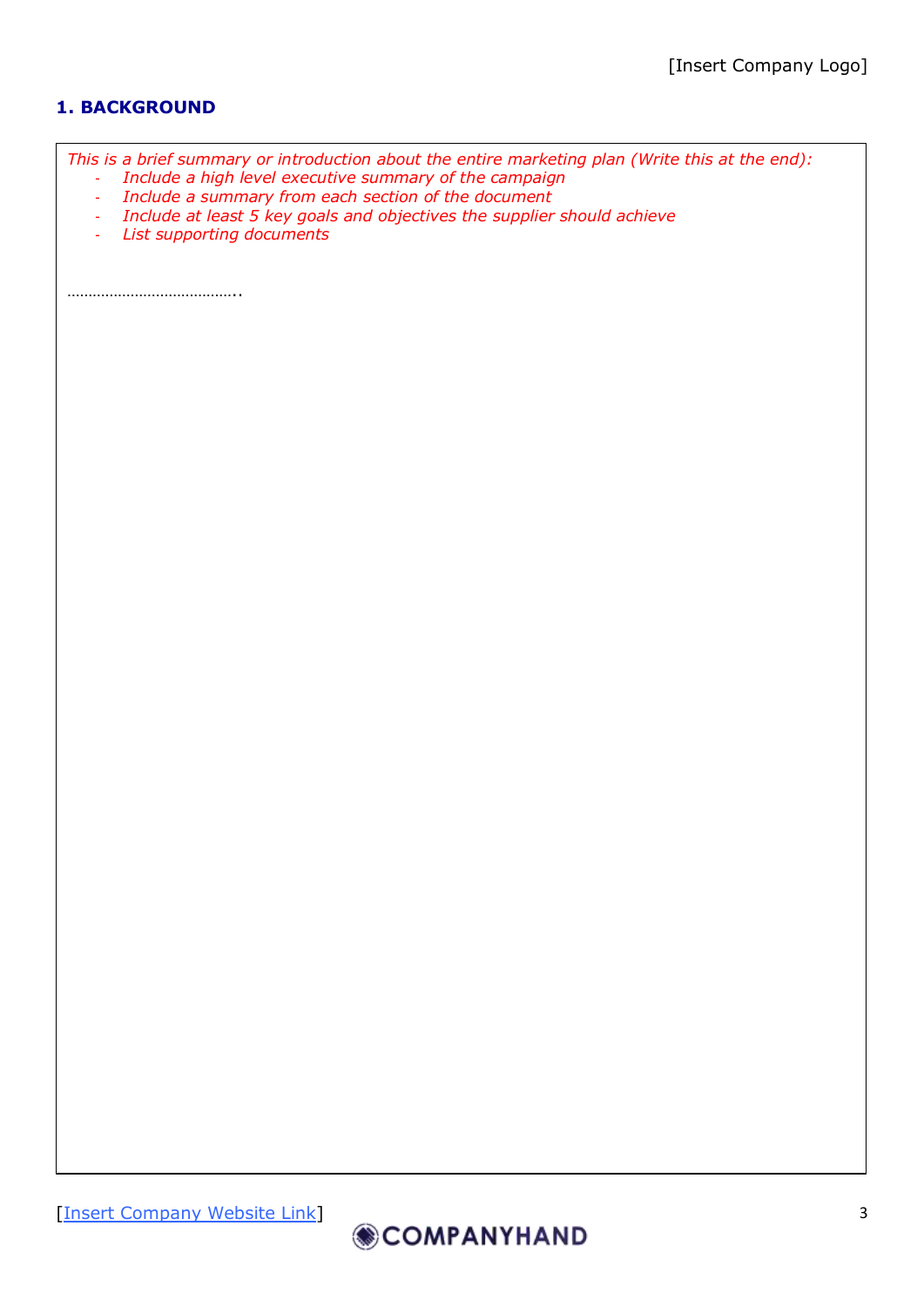#### **2. DATES, TIMELINES AND MILESTONES**

*When will the campaign activities be carried out and by who? Include activities that will be carried out in preparation, during, and after the plan. Clearly mark out milestones in a different colour - A milestone is a significant event/ activity in the development and carrying out of the marketing activities*

| No.               | <b>Activity</b> | Sub-Task | <b>Start</b><br><b>Date</b> | <b>Finish</b><br><b>Date</b> | <b>Owner</b> | <b>Comments</b> |
|-------------------|-----------------|----------|-----------------------------|------------------------------|--------------|-----------------|
| $1.$              |                 |          |                             |                              |              |                 |
| $\overline{2}$ .  |                 |          |                             |                              |              |                 |
| $\overline{3}$ .  |                 |          |                             |                              |              |                 |
| 4.                |                 |          |                             |                              |              |                 |
| $\overline{5}$ .  |                 |          |                             |                              |              |                 |
| 6.                |                 |          |                             |                              |              |                 |
| $\overline{7}$ .  |                 |          |                             |                              |              |                 |
| $\overline{8}$ .  |                 |          |                             |                              |              |                 |
| 9.                |                 |          |                             |                              |              |                 |
| 10.               |                 |          |                             |                              |              |                 |
| 11.               |                 |          |                             |                              |              |                 |
| 12.               |                 |          |                             |                              |              |                 |
| 13.               |                 |          |                             |                              |              |                 |
| 14.               |                 |          |                             |                              |              |                 |
| 15.               |                 |          |                             |                              |              |                 |
| 16.               |                 |          |                             |                              |              |                 |
| 17.               |                 |          |                             |                              |              |                 |
| 18.               |                 |          |                             |                              |              |                 |
| 19.               |                 |          |                             |                              |              |                 |
| 20.               |                 |          |                             |                              |              |                 |
| 21.               |                 |          |                             |                              |              |                 |
| $\overline{22}$ . |                 |          |                             |                              |              |                 |
| 23.               |                 |          |                             |                              |              |                 |
| 24.               |                 |          |                             |                              |              |                 |
| 25.               |                 |          |                             |                              |              |                 |

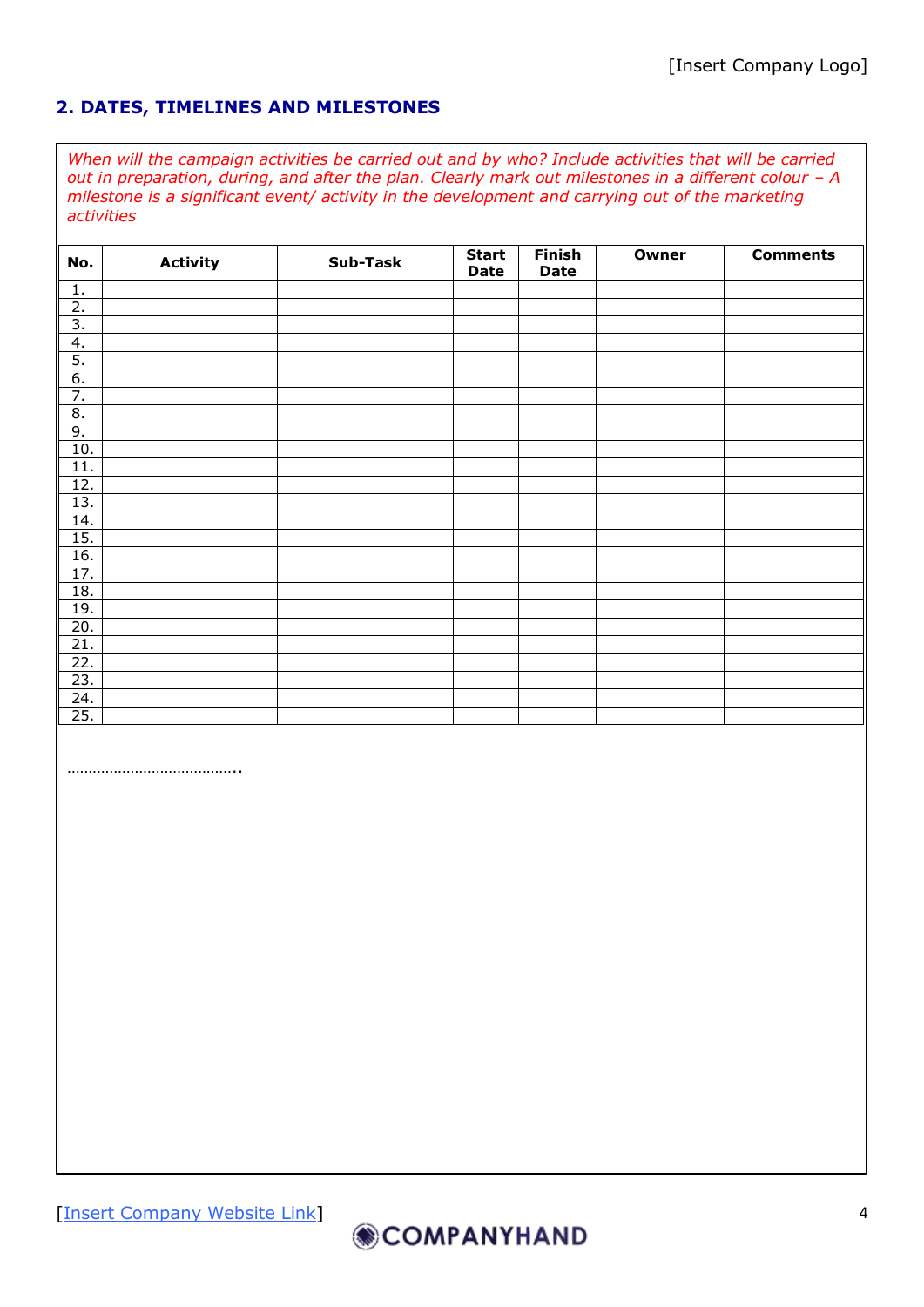# **3. QUALITY TARGETS**

| Define the level of quality that you or the business Want, Need, and Don't Expect for the campaign<br>deliverables work such as format and design of materials, channels being used etc.<br>Be specific and exact about quality targets<br>Make sure these targets help to achieve the campaign objectives and milestones<br><b>Examples</b><br>A NEED for Legal or regulatory standards e.g. the Campaigns must comply with Data Protect<br>Laws especially GDPR<br>A WANT for design aspects of the supplier activities e.g. Business logo in all content<br>÷<br>produced |
|------------------------------------------------------------------------------------------------------------------------------------------------------------------------------------------------------------------------------------------------------------------------------------------------------------------------------------------------------------------------------------------------------------------------------------------------------------------------------------------------------------------------------------------------------------------------------|
| What we NEED from the campaign deliverables - these must be met and are non-negotiable<br>                                                                                                                                                                                                                                                                                                                                                                                                                                                                                   |
| What we WANT from the campaign deliverables - these can be altered or changed                                                                                                                                                                                                                                                                                                                                                                                                                                                                                                |
| What we DON'T WANT or NEED from the campaign deliverables - these should not be achieved or<br>included in the campaign                                                                                                                                                                                                                                                                                                                                                                                                                                                      |
|                                                                                                                                                                                                                                                                                                                                                                                                                                                                                                                                                                              |
|                                                                                                                                                                                                                                                                                                                                                                                                                                                                                                                                                                              |
|                                                                                                                                                                                                                                                                                                                                                                                                                                                                                                                                                                              |
|                                                                                                                                                                                                                                                                                                                                                                                                                                                                                                                                                                              |
|                                                                                                                                                                                                                                                                                                                                                                                                                                                                                                                                                                              |
|                                                                                                                                                                                                                                                                                                                                                                                                                                                                                                                                                                              |
|                                                                                                                                                                                                                                                                                                                                                                                                                                                                                                                                                                              |

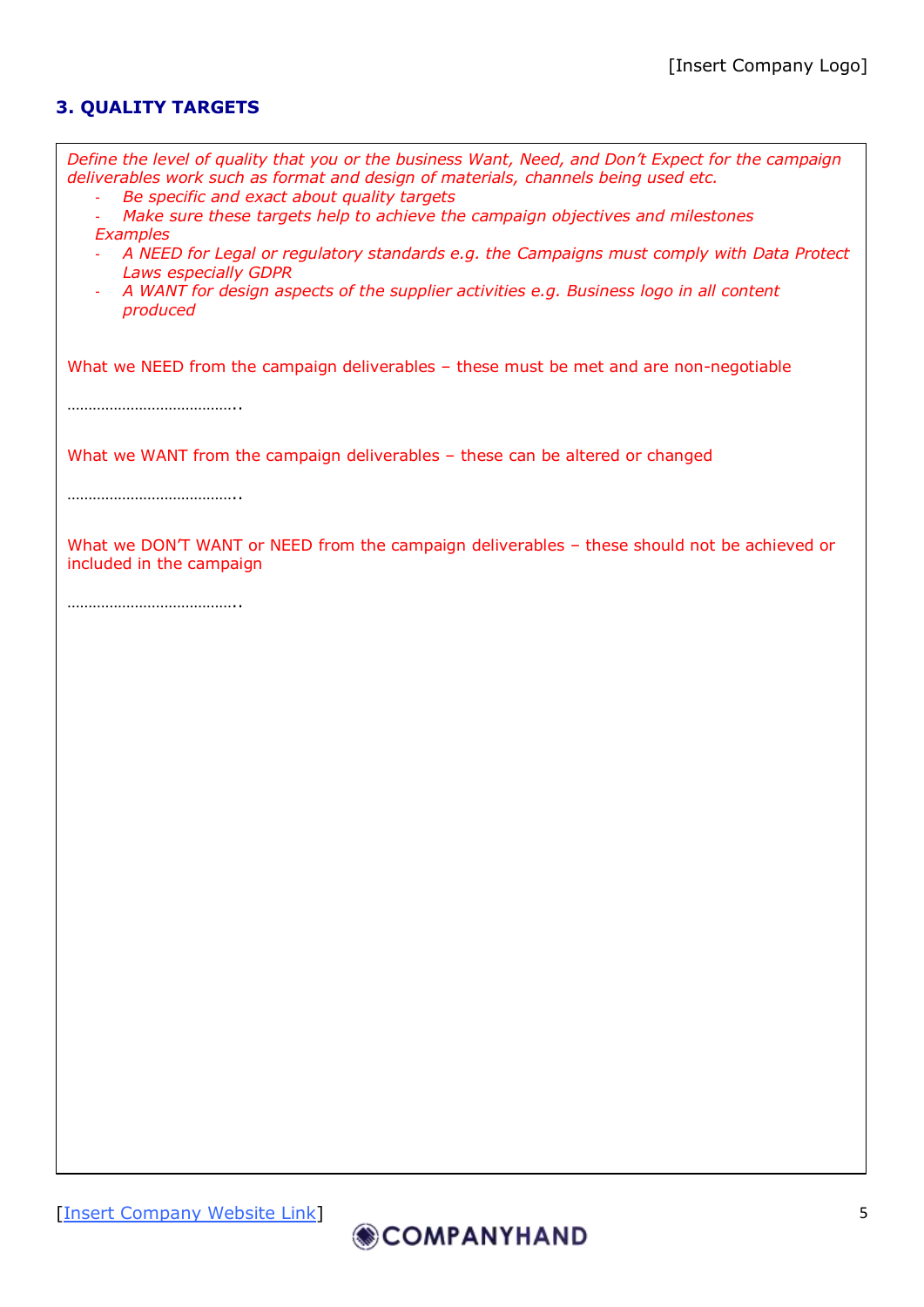#### **4. OBJECTIVES AND GOALS**

*What will the marketing activities and plans achieve in the next 3, 6, 12months, 2 or 5 years? Make these Specific, Measureable, Achievable, Realistic, and Target-bound [SMART]. The objectives should be strategic by explaining what the business will do. Not how you will do it [websites, events, etc. come later!!] The objectives should reflect the points noted in the market insights section*

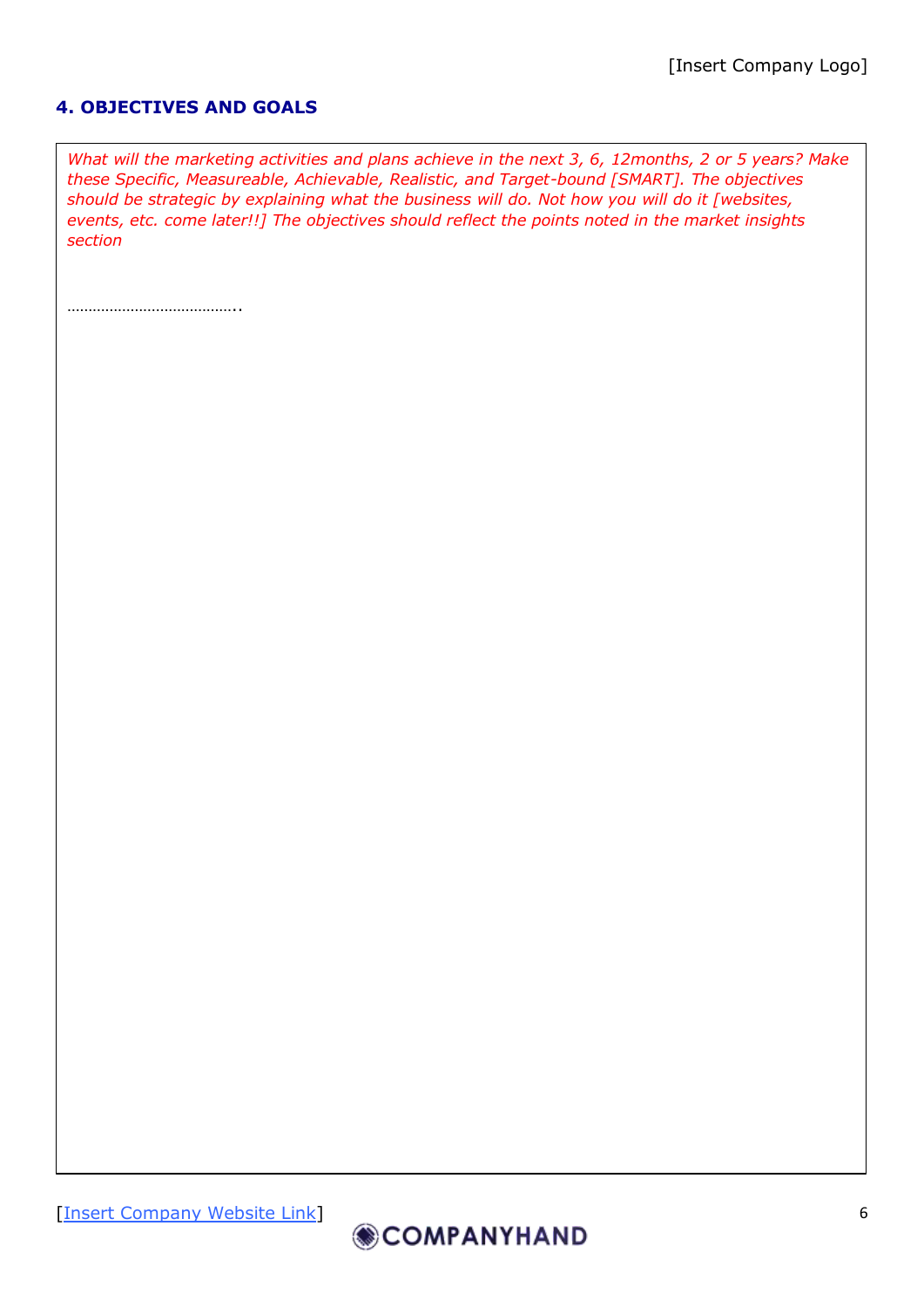# **5. AUDIENCES**

**Marketing Audience Insights:** *(Who are the audience for this marketing campaign? How will they be segmented by e.g. demographics, behaviours, or attitudes? What are their emotional needs e.g. I'm worried I can't afford the product? What are their functional needs e.g. the product is cheap?)*

| <b>Audience Segment</b> | Sub-segment | <b>Functional Needs</b> | <b>Emotional Needs</b> |
|-------------------------|-------------|-------------------------|------------------------|
|                         |             |                         |                        |
|                         |             |                         |                        |
|                         |             |                         |                        |
|                         |             |                         |                        |
|                         |             |                         |                        |
| O.                      |             |                         |                        |

…………………………………..

**Marketing Audience Insights:** *(Who are the audience for this marketing activity? How does the audience 'think, feel, do, and say'?)*

| <b>Segment / Sub-segment</b> | <b>Think</b> | Feel | Do | Sav |
|------------------------------|--------------|------|----|-----|
|                              |              |      |    |     |
|                              |              |      |    |     |
|                              |              |      |    |     |
| т.                           |              |      |    |     |
|                              |              |      |    |     |
|                              |              |      |    |     |

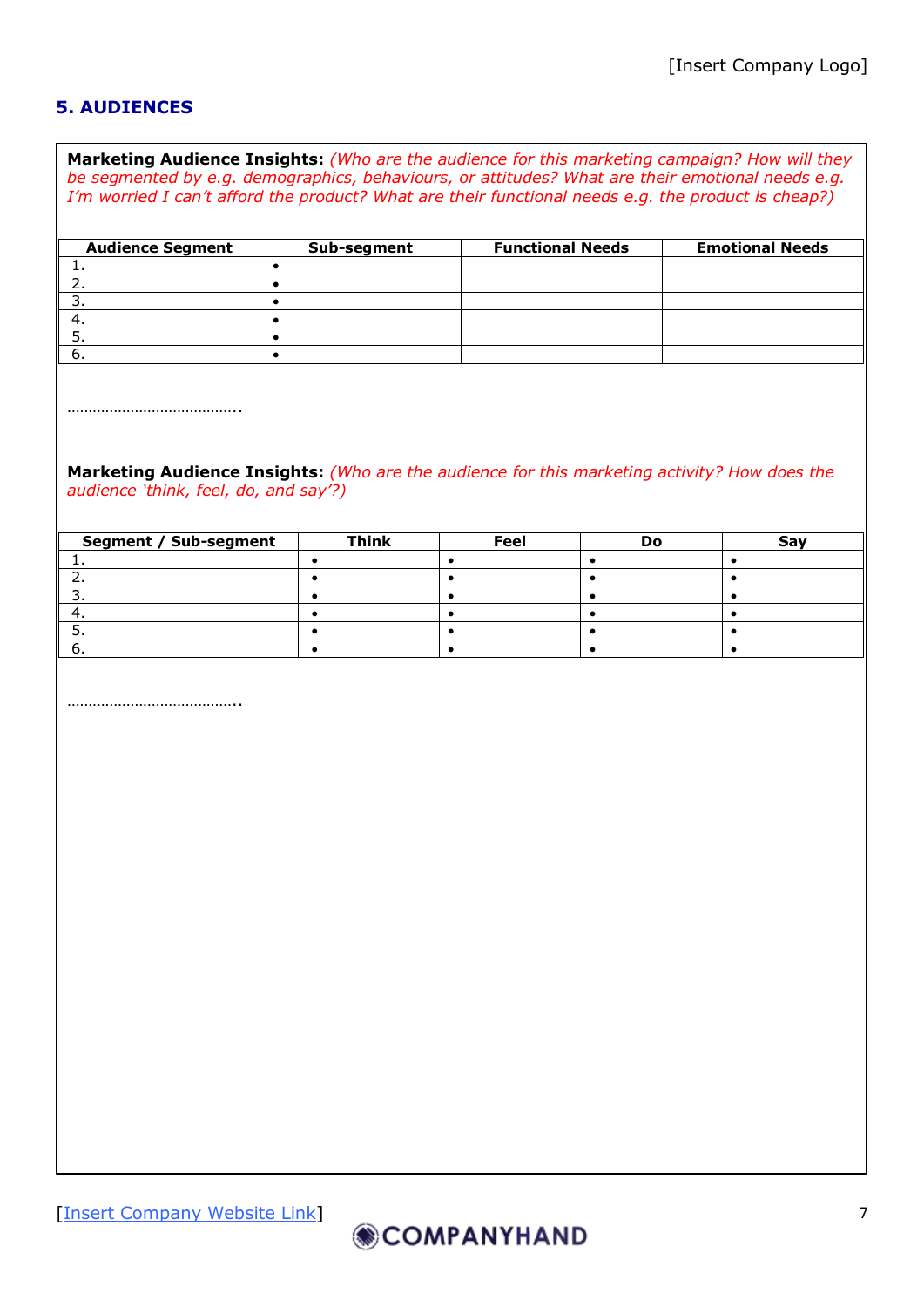## **6. DELIVERABLES AND COLLATERAL**

**Marketing Deliverables:** *(What deliverables will be created for the overall campaign and each activity such as materials, products, websites, blog articles? – give details of the collateral to be developed, what's in scope and out of scope, the date its should be created by, and why it should be created e.g. to help gain customers)*

| <b>Deliverables</b> | In/Out of<br><b>Scope</b> | <b>Due Date</b> | <b>Description</b> | <b>Purpose</b> |
|---------------------|---------------------------|-----------------|--------------------|----------------|
|                     |                           |                 |                    |                |
| <u>.</u>            |                           |                 |                    |                |
| ، پ                 |                           |                 |                    |                |
|                     |                           |                 |                    |                |
|                     |                           |                 |                    |                |
| ত.                  |                           |                 |                    |                |

…………………………………..

**Marketing Collaterals:** *(What key media materials will be created to support sales? What will be created for the overall campaign and each activity such as posters, flyers, E-magazines? – Give details of the collateral to be developed, what's in scope and out of scope, the date its should be created by)*

| <b>Collaterals</b> | In/Out of<br>Scope | <b>Due Date</b> | <b>Description</b> |
|--------------------|--------------------|-----------------|--------------------|
| <u>д.</u>          |                    |                 |                    |
| <u>.</u>           |                    |                 |                    |
| っ<br>υ.            |                    |                 |                    |
| -4.                |                    |                 |                    |
| . ب                |                    |                 |                    |
| 6.                 |                    |                 |                    |

…………………………………………

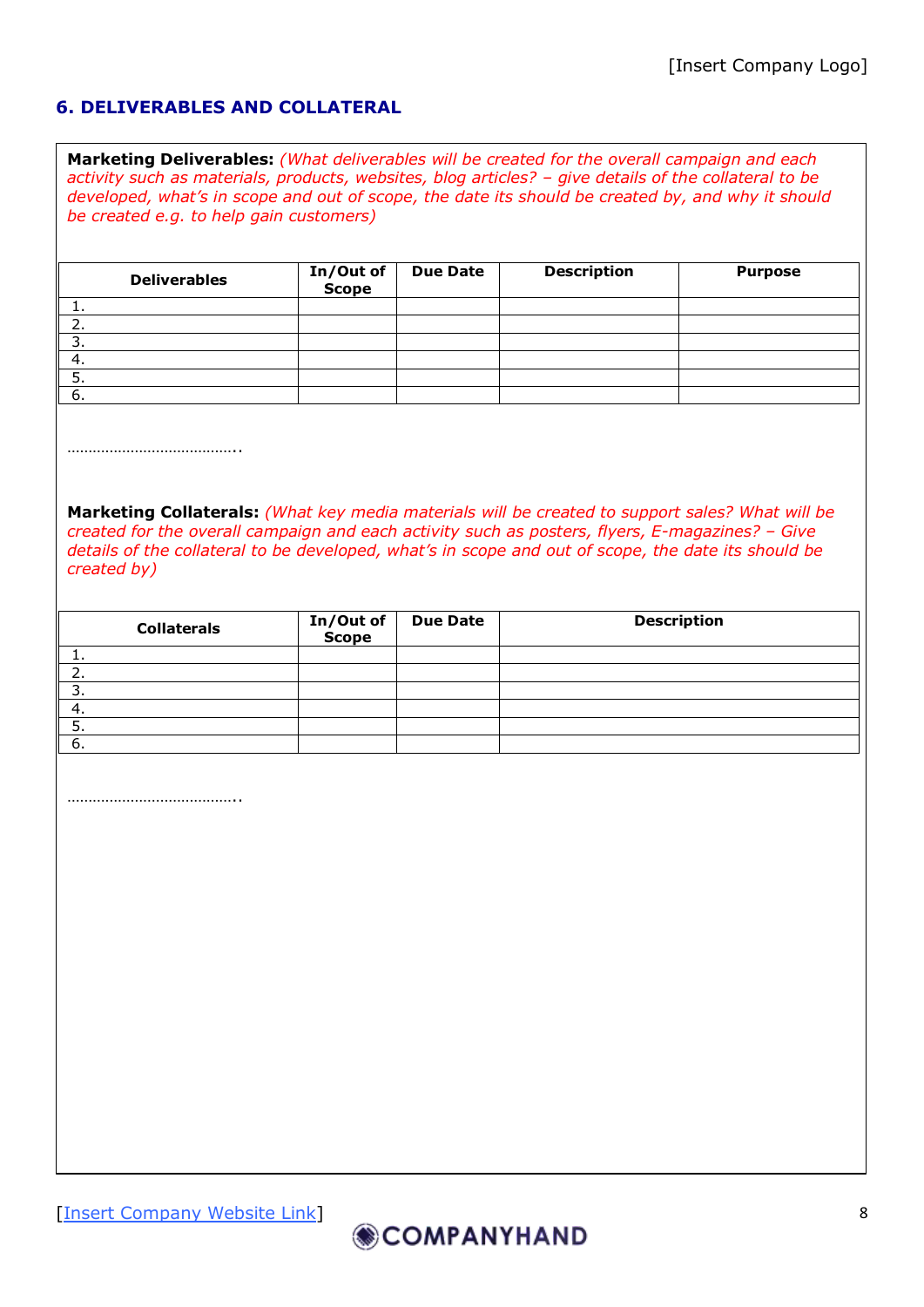# **7. CHANNEL MIX**

*What advertising channels does the business currently use, and intend to use? How long will the current advertising last? Who are the target customers or audience? How much will you spend?*

| Channel / method | <b>Timeline</b> | <b>Budget</b> | <b>Target customers</b> |
|------------------|-----------------|---------------|-------------------------|
|                  |                 |               |                         |
|                  |                 |               |                         |
|                  |                 |               |                         |
|                  |                 |               |                         |
|                  |                 |               |                         |
|                  |                 |               |                         |

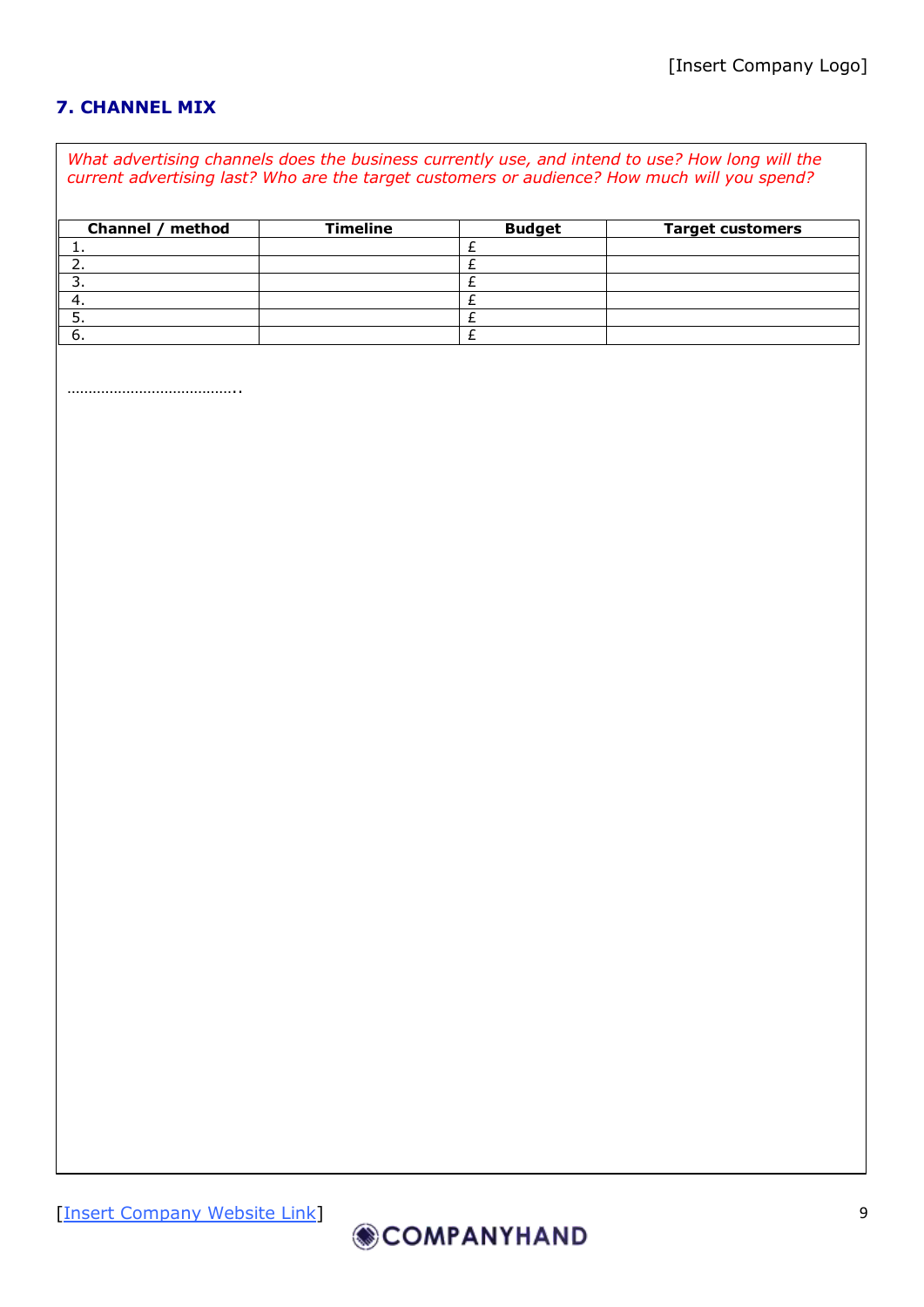#### **8. BRAND, PERSONALITY, AND TONE**

**Personality and character:** *What is the personality of the marketing message or activities? Is this lively, energetic, positive etc.? How should this be accomplished e.g. using certain design colours? What language will be used when marketing? Ensure that marketing personality reflects the overall business brand and achieves a specific purpose*

…………………………………..

**Tone of voice:** *How does the business want its marketing message or activities to sound and come across? Is it humble, honest, direct, calm etc.? How should this be accomplished e.g. using certain design colours? What language will be used when marketing? Ensure that marketing personality reflects the overall business brand and achieves a specific purpose*

………………………………………

| <b>Personality / Character</b> | Tone                        |
|--------------------------------|-----------------------------|
| Energetic                      | <b>Direct</b>               |
| Lively                         | Loud                        |
| Playful                        | Personal<br>$\bullet$       |
| Language                       | <b>Purpose</b>              |
| <b>Simple</b>                  | To entertain                |
| Fun                            | • To educate about products |
| Large                          | To sell                     |

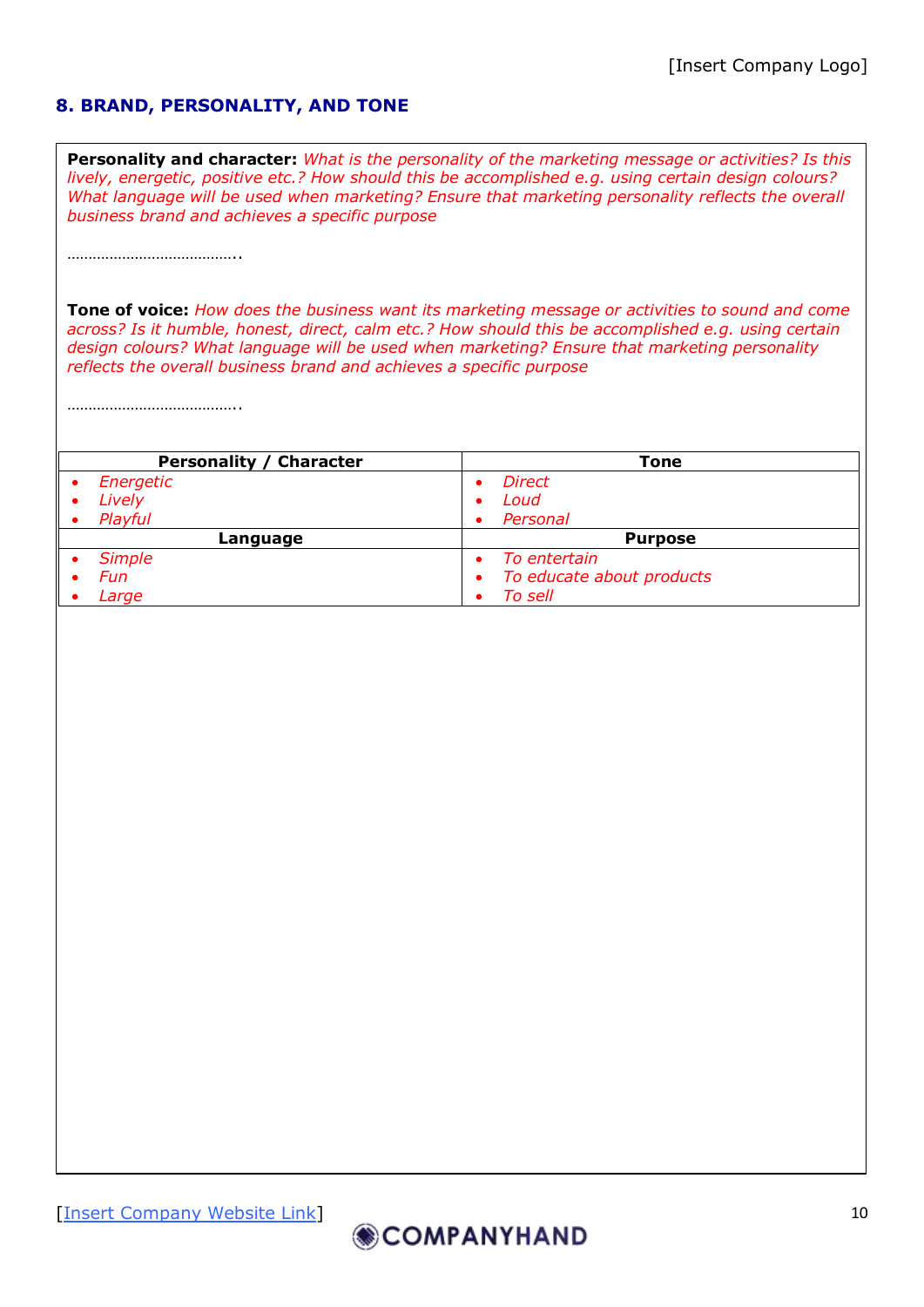# **9. ACTIVITY OUTCOMES AND TARGETS**

**Rational:** *Why is the business carrying out these marketing activities or campaign?*

…………………………………..

**Supplier Target:** *What should the marketing suppliers activities achieve? Not what the marketing campaign should achieve because this is already covered in Section 4 Objectives and Goals.*

…………………………………..

**Outcomes:** *What key outcomes will the marketing campaign achieve e.g. increase customers, more website traffic etc.? How will these be measure? What are the targets for those outcomes? When must the outcomes be achieved?*

| <b>Outcome</b> | <b>Measure</b> | <b>Target</b> | <b>Due Date</b> |
|----------------|----------------|---------------|-----------------|
|                |                |               |                 |
|                |                |               |                 |
|                |                |               |                 |
|                |                |               |                 |

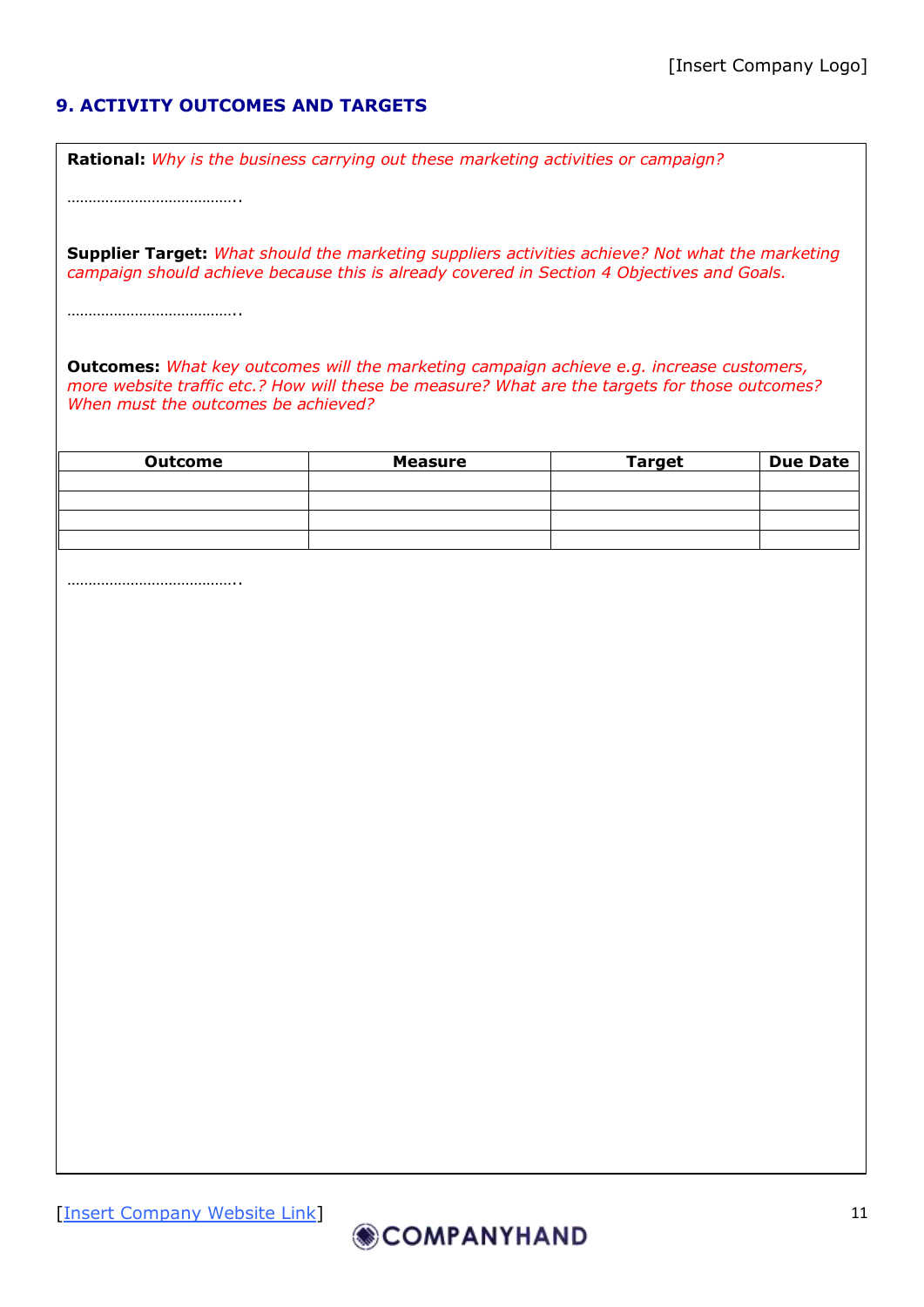#### **10. ROLES AND RESPONSIBILITIES**

| <b>Activity or Task</b>                                                                                                                                                                                 | <b>Deliverables</b>                                                                                                                                                                                                                           | <b>Responsible</b><br>(person who<br>creates or produces<br>the work)                                                                            | <b>Accountable</b><br>(person who signs-<br>off or approves the<br>work)                                                                                                                                                                                              | <b>Consulted</b><br>(person providing<br>input towards the<br>work)                                                                                                                                                                                                                                                                                                    | <b>Informed</b><br>(person to be<br>informed and kept<br>in the loop)                                                                             |
|---------------------------------------------------------------------------------------------------------------------------------------------------------------------------------------------------------|-----------------------------------------------------------------------------------------------------------------------------------------------------------------------------------------------------------------------------------------------|--------------------------------------------------------------------------------------------------------------------------------------------------|-----------------------------------------------------------------------------------------------------------------------------------------------------------------------------------------------------------------------------------------------------------------------|------------------------------------------------------------------------------------------------------------------------------------------------------------------------------------------------------------------------------------------------------------------------------------------------------------------------------------------------------------------------|---------------------------------------------------------------------------------------------------------------------------------------------------|
| These can also be the activities<br>identified in section 2 Dates,<br><b>Timelines, and Milestones</b><br>Examples:<br>Define campaign objectives<br>Identify marketing campaign<br><b>stakeholders</b> | These can also be the<br>deliverables and collaterals<br><i>identified in section 6</i><br><b>Deliverables and Collateral</b><br>Examples:<br>Final SMART objectives for<br>$\bullet$<br>the project<br>Stakeholder matrix<br>Stakeholder map | Enter the name of the<br>persons who have<br>agreed to create/<br>produce the activity.<br>This may include<br>internal or external<br>employees | Enter the name of the<br>persons who will sign-<br>off and approve the<br>deliverable.<br>This will likely be the<br>person who asked for<br>the deliverable to be<br>completed and should<br>be the ultimate<br>approver.<br>This will likely be only<br>one person. | <b>Enter the names of</b><br>those we want input<br>or expertise from the<br>deliverable.<br>These people will<br>need to input their<br>view in the final<br>deliverable but they<br>do not have the right<br>to change or agree<br>the final outcome.<br>The campaign should<br>not consult for the<br>sake of consulting.<br>Only if it adds value<br>to marketing. | Enter the names of<br>those we should be<br>informed about the<br>activity.<br>The campaign is not<br>seeking the<br>permission of this<br>group. |
| Activity 2                                                                                                                                                                                              |                                                                                                                                                                                                                                               |                                                                                                                                                  |                                                                                                                                                                                                                                                                       |                                                                                                                                                                                                                                                                                                                                                                        |                                                                                                                                                   |
| Activity 3                                                                                                                                                                                              |                                                                                                                                                                                                                                               |                                                                                                                                                  |                                                                                                                                                                                                                                                                       |                                                                                                                                                                                                                                                                                                                                                                        |                                                                                                                                                   |
| Activity 4                                                                                                                                                                                              |                                                                                                                                                                                                                                               |                                                                                                                                                  |                                                                                                                                                                                                                                                                       |                                                                                                                                                                                                                                                                                                                                                                        |                                                                                                                                                   |